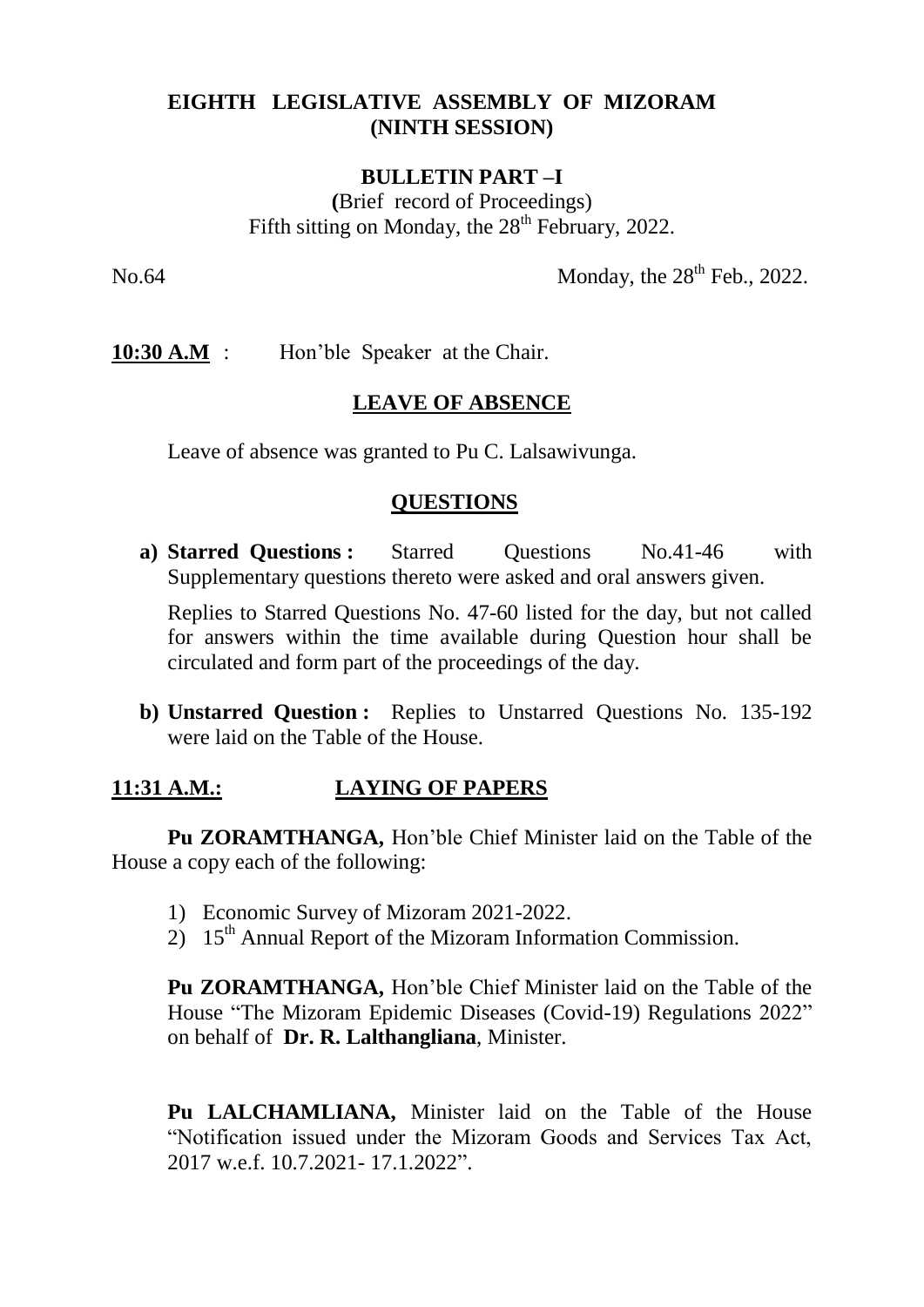## **FINANCIAL BUSINESS**

**11: 35 A.M: Pu ZORAMTHANGA,** Hon'ble Chief Minister submitted the Supplementary Demand for Grants 2021-2022 and moved that the Supplementary Demand for Grants be passed.

**12:03 P.M**: The Supplementary Demand for Grants 2021-2022 was put to the vote of the House and was passed unanimously.

# **LEGISLATIVE BUSINESS**

**12:04 P.M: Pu ZORAMTHANGA,** Hon'ble Chief Minister begged leave of the House to introduce "The Mizoram Appropriation (Supplementary Demands for Grants 2021-2022) Bill, 2022".

Leave having been granted, he introduced the Bill for consideration of the House and moved that the Bill be passed.

**12:14 P.M :** The Bill was put to vote of the House and was passed unanimously.

**12:16 P.M: Pu ZORAMTHANGA,** Hon'ble Chief Minister begged leave of the House to introduce "The Mizoram Road Fund (Amendment) Bill,2022". (A bill further to amend the Mizoram Road Fund Act, 2007).

Leave having been granted, he introduced the Bill for consideration of the House and moved that the Bill be passed.

**12:24 P.M:** The Bill was put to vote of the House and was passed by voice vote.

## **12:25 P.M: FINANCIAL BUSINESS**

General discussion on the Annual Budget for the year 2022-2023 commenced. The following members participated in the discussion:

1. Pu C. Lalmuanpuia

**12:28 P.M:** Dy. Speaker at the Chair.

- 2. Pu H. Biakzaua
- 3. Pu Lalrinsanga Ralte

## **1:00 P.M: Recess**